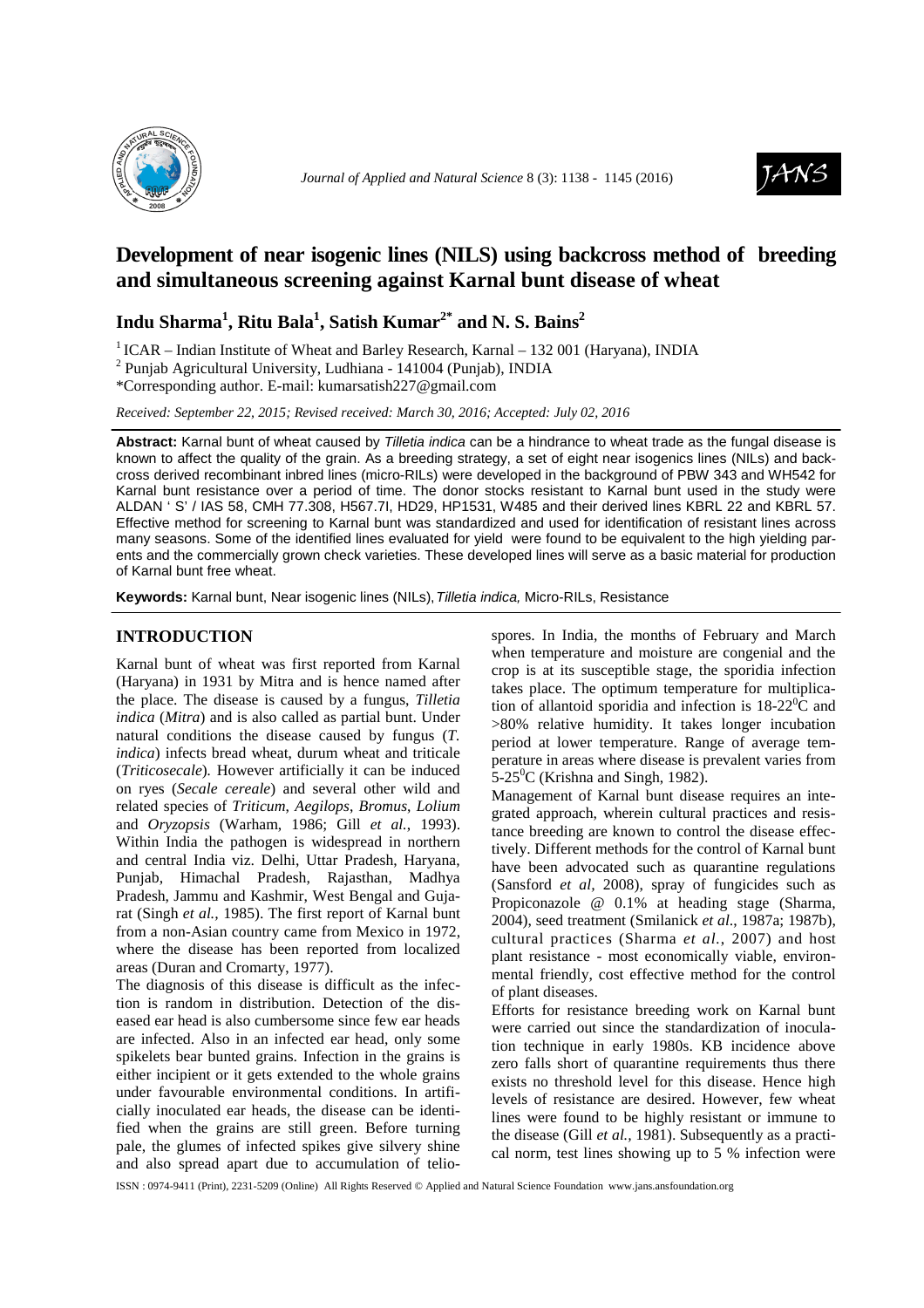rated to be resistant (Aujla *et al.,* 1985). Resistance was also identified in *Secale cereale*, Triticale, several accessions of *Aegilops* spp, *Ae. biuncialis*, *Ae. columaris*, *Ae. crassa*, *Ae. jubenalis*, *Ae. ovata, Ae. speltoides T. uratu* and *Ae. squarosa* ((Warham, 1986, Villareal *et al.,* 1994; 1996 and Sharma *et al.,* 2012) reported high degree of resistance to KB in synthetic hexaploid wheats derived from the crosses of *T. turgidum* and *T. tauschii*. Four synthetic wheat lines, SH12 (Altar84/*T.tauschii*-Acc.198), SH46 (Duergand/ *T.tauschii*-Acc.221), SH10 (Altar84/*T.tauschii*-Acc.223) and SH31 (Chen'S'/*T.tauschii*-Acc.224) were registered for Karnal bunt resistance. At CIM-MYT, Mexico, wheat varieties, *viz*; LUAN, CAT-BIRD, INIFAB and TOBARITO released for commercial cultivation were KB tolerant (Fuentes-Davila and Rajaram, 1994).

Based on screening for Karnal bunt at PAU, Ludhiana for more than 20 years, lines showing resistance to Karnal bunt were identified. KB resistant lines identified were included in national genetic stock nursery under AICWIP. Two such stocks HD 29 and HD 30 were registered under AICWIP in the year 1999 to be resistant to Karnal bunt. Later durum wheat (D 482, D 873, D 879, D 895) and triticale (TL2807) lines from PAU-Ludhiana were also registered for KB resistance with NBPGR. In this study we describe in details the methodology used to develop near isogenic lines (NILs) and backcross derived recombinant inbred lines (micro-RILs) in the background of high yielding wheat cultivars, PBW 343 and WH542 (Table 1). These Karnal bunt resistant lines can be useful for utilization in wheat breeding programs. Production of Karnal bunt free wheat can pave way for export of Indian wheats to the developed countries.

#### **MATERIALS AND METHODS**

The present investigation was carried out at the experimental farms of PAU, Ludhiana and PAU Off-season Research Station, Keylong (HP). The culture development and preparation of fungal inoculum was carried out at the field laboratory of wheat section, PAU, Ludhiana. Development of populations and the establishment of Karnal bunt resistance in near isogenic lines of six crosses in the background of WH542 and two crosses in the background of PBW 343 were carried out under different experiments. A set of Karnal bunt resistant stocks developed at PAU, Ludhiana (Table 1) have already been registered with National Bureau of Plant Genetic Resources. Various materials used and methods employed to carry out this investigation are described below:

**The plant material:** The plant material for the study is based on populations/generations derived from the following crosses: PBW343/6\*/KBRL22

PBW343/6\*/KBRL57

WH542\*5//ALDAN' S'/IAS58 WH542\*5/CMH77.308 WH542\*5/H 567.7I/3\*PAR WH542\*5/HD29 WH542\*5/HP1531 WH542\*5/W485

**Population development:** The donor parents for resistance to Karnal bunt were ALDAN ' S' / IAS 58. CMH 77.308, H567.7I, HD29, HP1531, W485, KBRL 22 and KBRL 57. Both KBRL 22 (HD 29/W 485) and KBRL 57 (ALDAN 'S' / IAS 58 x H 567.71) combine diverse resistance genes from the two different stocks and is evident from their high degree of resistance (0% infection levels for KB) compared to infection up to 5% in the parental stocks (Sharma *et al,* 2001; 2004). Crosses were made to transfer KB resistance from KBRL 22 and KBRL 57 into high yielding wheat cultivar PBW 343, whereas the parental stocks ALDAN ' S' / IAS 58, CMH 77.308, H567.7I, HD29, HP1531 and W485 were crossed with WH 542. The  $F_1$ 's so obtained were backcrossed with the high yielding parent for development of near isogenic lines. In each backcross generation, about 150 plants were simultaneously screened against KB and involved in backcrossing with PBW 343 and WH 542. Backcross seed, set on KB free plants was retained for growing in the next season. Subsequently selfing and backcrossing was carried out upto  $BC_6F_1$  for PBW 343 populations and  $BC_5F_1$  for WH 542 populations. At each backcross stage the plants were inoculated with fungal spores of *Tilletia indica* and resistant plants identified. Finally,  $BC_6F_1$  and  $BC_5F_1$  plants derived from backcross of resistant individuals were screened for KB resistance and the resistant plants were advanced to get subsequent  $F_2$  generations. At each generation of advancement the plants were screened artificially by syringe method of inoculation. To hasten up the generation advancement, off-season station at Keylong (HP) was utilized. The resistant plants identified in  $BC_3F_2$ ,  $BC_4F_2$  and  $BC_5F_2$  were further selfed and subjected to artificial screening with KB upto  $BC_3F_6$ ,  $BC_4F_6$  and  $BC_5F_6$  generations. These established back cross derived near isogenic lines were subjected to screening under artificial inoculations (Aujla *et al.,* 1982).

**Artificial inoculation of the crop:** Seventeen previously collected and well established *T. indica* isolates representing genetic variability prevalent in North Western Plains Zone (NWPZ) of India were used for the present study. The isolation, multiplication and maintenance of pathogen were done on Potato Dextrose Agar (PDA) medium.

Artificial inoculation of wheat was done following "Syringe inoculation method" given by Aujla *et al.,* (1982). Inoculum was prepared by mixing all the seventeen isolates in equal proportions for screening work. For preparing the inoculum suspension, steril-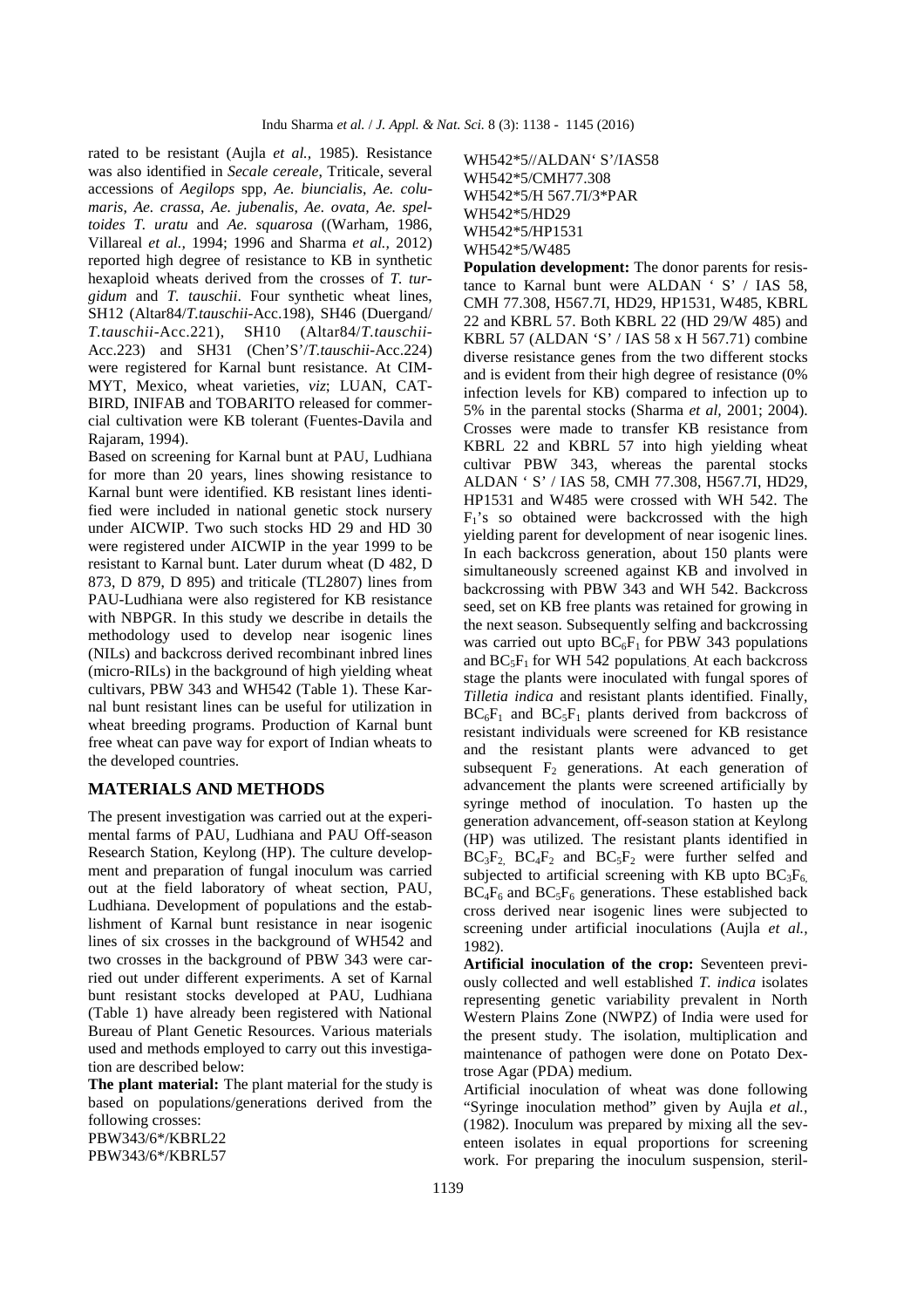ized distilled water was added to the test tubes and with the help of a glass rod the fungal sporidia was gently scraped to remove allantiod secondary sporidia. Inoculum suspension was then filtered through double layer of muslin cloth and its concentration was adjusted at more than 10,000 sporidia /ml. Similar procedure was followed for preparing sporidial suspension

K33 infection (%) 
$$
\frac{N_0 \text{ of infected seeds in inoculated cars}}{Total no. of seeds in inoculated cars}
$$

for further experiments. The plants were inoculated at boot stage invariably during the evening hours. To ensure maximum humidity, the frequent irrigation was given in the field. In each population 100-150 plants along with parents were inoculated and 4-5 ears per plant were inoculated.

Inoculated wheat ears were harvested and percentage disease infection was recorded as follows:

Data were recorded as percent infection per plant. Plants within each population of crosses were categorized into Resistant (R) i.e. with disease reactions matching with those of the resistant parent and Susceptible (S) i.e. with disease reactions matching with those of the susceptible parent and other intermediate categories.

#### **RESULTS AND DISCUSSION**

The backcross derived recombinant populations of PBW343 and WH542 were used to identify agronomically superior Karnal bunt resistant plants. In each of the eight crosses, at least ten extreme resistant and susceptible progenies were identified on the basis of average score of the individual plants, and NILs were designated in each cross as follows:

 **KBRL22 x PBW 343:** During the present study BC6F6 population derived from KBRL 22/PBW 343 cross was sown as progenies in the field during *Rabi* 20012-13. A total of 371 progenies were sown (each progeny consisting of 10-15 plants). In each progeny, a total of 4-5 ear heads were inoculated per plant. The inoculated ear heads were harvested and threshed manually and percent Karnal bunt infection was calcu-

**Table 1**. Stocks having high degree of Karnal bunt resistance

| <b>Parental Cross</b>  | <b>KB-free lines (designated)</b> |
|------------------------|-----------------------------------|
| HD 29/W 485            | KBRL8, KBRL14, KBRL16,            |
|                        | KBRL22, KBRL24                    |
| ALDAN 'S' / IAS        | <b>KBRL 57</b>                    |
| 58/H 567.71            |                                   |
| ALDAN 'S'/IAS          | <b>KBRL 63</b>                    |
| 58/CMH 77.308          |                                   |
| $H = 567.71/3*PAR/$    | <b>KBRL 68</b>                    |
| HP 1531                |                                   |
| $H = 567.71/3*PAR/$    | <b>KBRL 67</b>                    |
| <b>CPAN 3045</b>       |                                   |
| <b>HD 29/CPAN 3045</b> | <b>KBRL 69</b>                    |
|                        |                                   |
| 29/CMH<br>HD           | <b>KBRL 70</b>                    |
| 77.308                 |                                   |
| 29/H<br>HD             | KBRL <sub>60</sub>                |
| 567.71/3*PAR           |                                   |

lated. Out of these 371 progenies, only 27 were homozygous resistant, 237 were heterozygous, while 107 were homozygous susceptible. From these ten extreme resistant and ten extreme susceptible progenies were identified for NIL development. The percent Karnal bunt infection of ten extreme resistant and extreme susceptible progenies were identified in this cross is given in the Table 2. As evident from the table 2, the selected resistant progenies showed a range of Karnal bunt infection from 0.00 to 0.53 percent. In some of the progenies which were selected as extreme resistant there were plants showing susceptibility. This may be due to the variation in the pathogen population or environment. Moreover, those five inoculated plants which were carried forward to  $BC_6F_6$  for NIL development were those which have a score of less than 0.20 percent. Selection for extreme susceptible progenies was also done on the basis of per cent Karnal bunt infection. All the selected plants had a Karnal bunt score of >40.00 percent. These five resistant and susceptible plants were sown as progenies in  $BC_6F_6$ . From these progenies individual plants were identified on the basis of percent Karnal bunt infection and were advanced further for NIL development.

**i)KBRL57 x PBW 343:** The  $BC_6F_5$  population derived from KBRL 57/PBW 343 cross was sown as progenies

**Table 2.** Extreme resistant and extreme susceptible NILs identified in BC<sub>6</sub>F<sub>6</sub> population of KBRL22/PBW 343 on the basis of *per cent* Karnal bunt infection.

| <b>Highly resistant NILs</b> | <b>Karnal bunt</b> | <b>Highly Susceptible NILs</b> | <b>Karnal bunt</b> |
|------------------------------|--------------------|--------------------------------|--------------------|
|                              | Infection $(\% )$  |                                | Infection $(\% )$  |
| $C7 - R1 - 5 - 1$            | 0.18               | $C7-S1-3-1$                    | 52.34              |
| $C7 - R1 - 5 - 2$            | 0.00               | $C7-S1-3-2$                    | 48.34              |
| $C7 - R1 - 5 - 3$            | 0.15               | $C7-S1-3-3$                    | 55.32              |
| $C7 - R1 - 5 - 4$            | 0.48               | $C7-S1-3-4$                    | 48.31              |
| $C7 - R1 - 5 - 5$            | 0.53               | $C7-S1-3-5$                    | 49.21              |
| $C7-R5-9-2$                  | 0.40               | $C7-S4-5-1$                    | 48.25              |
| $C7-R5-9-3$                  | 0.48               | $C7-S4-5-2$                    | 65.01              |
| $C7-R5-9-4$                  | 0.20               | $C7-S4-5-3$                    | 49.50              |
| $C7-R5-9-5$                  | 0.00               | $C7-S4-5-4$                    | 45.66              |
| $C7-R6-4-1$                  | 0.00               | $C7-S4-5-5$                    | 46.32              |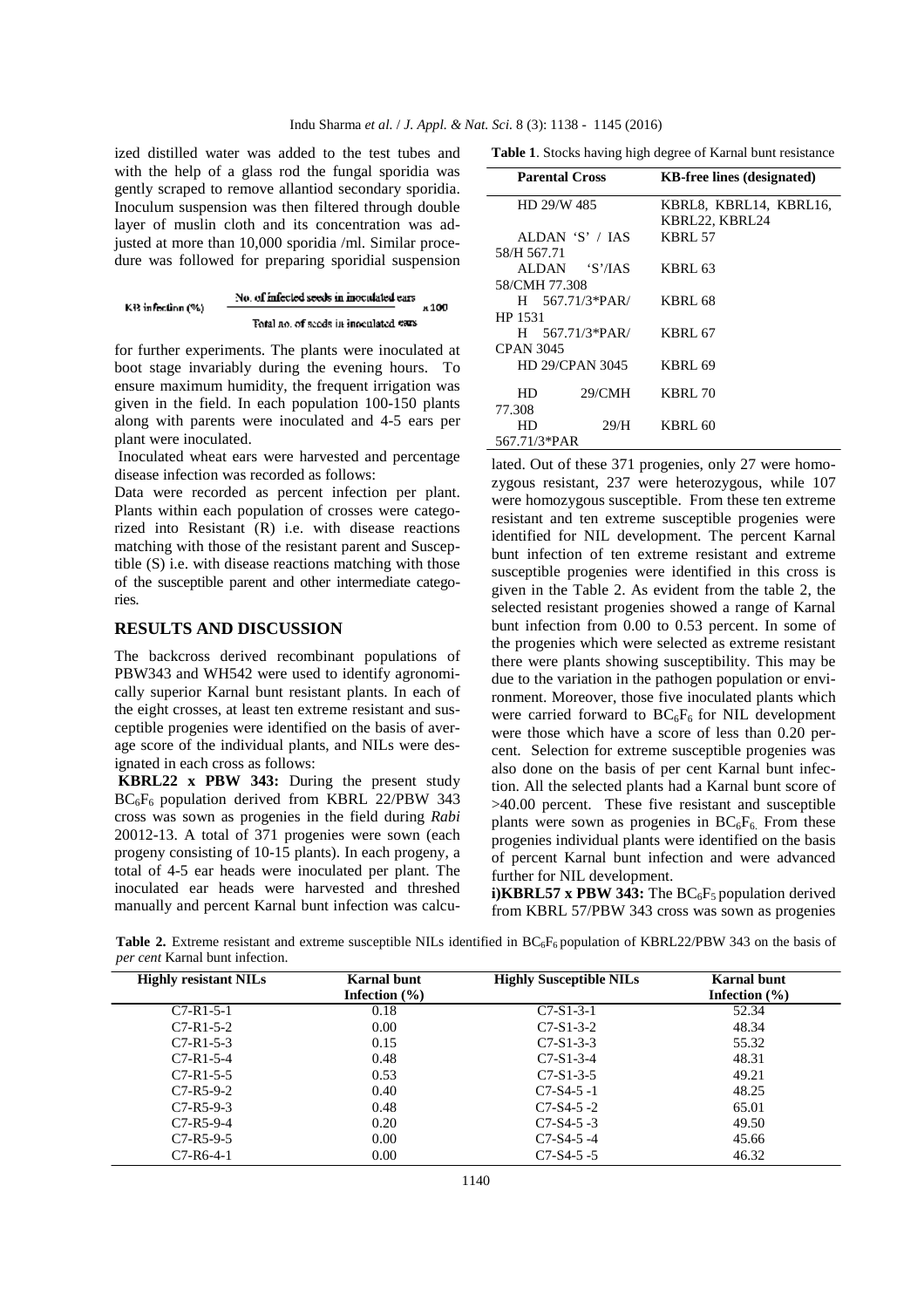| <b>Table 3.</b> Extreme resistant and extreme susceptible NILs identified in $BC_6F_6$ population of KBRL57/PBW 343 on the basis of |  |
|-------------------------------------------------------------------------------------------------------------------------------------|--|
| <i>per cent</i> Karnal bunt infection                                                                                               |  |

| <b>Highly resistant NILs</b> | <b>Karnal bunt</b><br>Infection $(\% )$ | <b>Highly Susceptible NILs</b> | Karnal bunt<br>Infection $(\% )$ |
|------------------------------|-----------------------------------------|--------------------------------|----------------------------------|
|                              |                                         |                                |                                  |
| $C8-R2-3-1$                  | 0.00                                    | $C8-S1-1-1$                    | 42.85                            |
| $C8-R2-3-2$                  | 0.10                                    | $C8-S1-1-2$                    | 40.34                            |
| $C8-R2-3-3$                  | 0.23                                    | $C8-S1-1-3$                    | 45.42                            |
| $C8-R2-3-4$                  | 0.00                                    | $C8-S1-1-4$                    | 55.31                            |
| $C8-R2-3-5$                  | 0.61                                    | $C8-S1-1-5$                    | 41.21                            |
| $C8-R2-3-6$                  | 0.00                                    | $C8-S7-4-1$                    | 51.23                            |
| $C8-R5-4-1$                  | 0.00                                    | $C8-S7-4-2$                    | 52.43                            |
| $C8-R5-4-2$                  | 0.28                                    | $C8-S7-4-3$                    | 42.56                            |
| $C8-R5-4-3$                  | 0.20                                    | $C8-S7-4-4$                    | 55.61                            |
| $C8-R5-4-4$                  | 0.00                                    | $C8-S7-4-5$                    | 54.78                            |

**Table 4.** Extreme resistant and extreme susceptible NILs identified in BC<sub>5</sub>F<sub>6</sub> population of WH542\*5/ALDAN 'S' / IAS 58 on the basis of *per cent* Karnal bunt infection.

| <b>Highly resistant NILs</b> | <b>Karnal bunt</b> | <b>Highly Susceptible NILs</b> | Karnal bunt       |
|------------------------------|--------------------|--------------------------------|-------------------|
|                              | Infection $(\% )$  |                                | Infection $(\% )$ |
| $C1 - R1 - 1 - 1$            | 1.64               | $C1-S2-3-1$                    | 50.00             |
| $C1 - R1 - 1 - 2$            | 0.00               | $C1-S2-3-2$                    | 58.71             |
| $C1 - R1 - 1 - 3$            | 1.38               | $C1-S2-3-3$                    | 50.89             |
| $C1 - R1 - 1 - 4$            | 0.74               | $C1-S2-3-4$                    | 63.06             |
| $C1 - R1 - 1 - 5$            | 0.00               | $C1-S2-3-5$                    | 50.00             |
| $C1 - R1 - 1 - 6$            | 0.00               | $C1-S2-3-6$                    | 57.65             |
| $C1-R4-2-1$                  | 0.70               | $C1-S2-3-7$                    | 54.09             |
| $C1-R4-2-3$                  | 3.47               | $C1-S5-2-1$                    | 55.35             |
| $C1-R4-2-5$                  | 0.65               | $C1-S5-2-3$                    | 53.53             |
| $C1-R4-2-6$                  | 0.77               | $C1-S5-2-4$                    | 68.18             |
| $C1-R5-4-1$                  | 0.00               | $C1-S5-2-5$                    | 53.88             |
| $C1-R5-4-3$                  | 0.00               | $C1-S7-1-1$                    | 50.74             |
| $C1-R5-4-4$                  | 0.00               | $C1-S7-1-2$                    | 52.72             |
| $C1-R5-4-5$                  | 0.00               | $C1-S7-1-4$                    | 55.56             |
| $C1-R5-4-6$                  | 0.00               | $C1-S7-1-6$                    | 52.06             |

in the field during Rabi 2012-13. A total of 251 progenies were sown (each progeny consisting of 10-15 plants). In each progeny, a total of 4-5 ear heads were inoculated per plant. The inoculated ear heads were harvested and threshed manually and percent Karnal bunt infection was calculated. Out of these 251 progenies, only 24 were homozygous resistant, 163 were heterozygous while 64 were homozygous susceptible. From these ten extreme resistant and ten extreme susceptible progenies were identified for NIL development. The percent Karnal bunt infection of ten extreme

resistant and extreme susceptible progenies were identified in this cross is given in the Table 3. As evident from the table 3, the selected resistant progenies showed a range of Karnal bunt infection from 0.00 to 0.61 percent. In some of the progenies which were selected as extreme resistant there were plants showing susceptibility. This may be due to the variation in the pathogen population or environment. Moreover, those five plants which were carried forward to  $BC_6F_6$  for NIL development were those which have a score of less than 2.00 percent. Selection for extreme suscepti-

Table 5. Extreme resistant and extreme susceptible NILs identified in BC<sub>5</sub>F<sub>6</sub> population of WH 542\*5/CMH 77.308 on the basis of *per cent* Karnal bunt infection.

| <b>Highly resistant NILs</b> | <b>Karnal bunt</b> | <b>Highly Susceptible NILs</b> | Karnal bunt       |
|------------------------------|--------------------|--------------------------------|-------------------|
|                              | Infection $(\% )$  |                                | Infection $(\% )$ |
| $C2-R2-3-1$                  | 2.00               | $C2-S5-1-1$                    | 58.27             |
| $C2-R2-3-2$                  | 0.00               | $C2-S5-1-2$                    | 54.16             |
| $C2-R2-3-3$                  | 0.00               | $C2-S5-1-3$                    | 69.56             |
| $C2-R2-3-5$                  | 0.49               | $C2-S5-1-4$                    | 52.63             |
| $C2-R5-1-1$                  | 0.00               | $C2-S5-1-6$                    | 50.00             |
| $C2-R5-1-2$                  | 0.00               | $C2-S6-3-1$                    | 50.45             |
| $C2-R5-1-3$                  | 0.00               | $C2-S6-3-2$                    | 68.00             |
| $C2-R5-1-4$                  | 0.00               | $C2-S6-3-3$                    | 52.25             |
| $C2-R7-3-1$                  | 4.98               | $C2-S6-3-4$                    | 50.15             |
| $C2-R7-3-2$                  | 0.00               | $C2-S6-3-5$                    | 53.84             |
| $C2-R7-3-3$                  | 0.00               | $C2 - S6 - 3 - 6$              | 50.54             |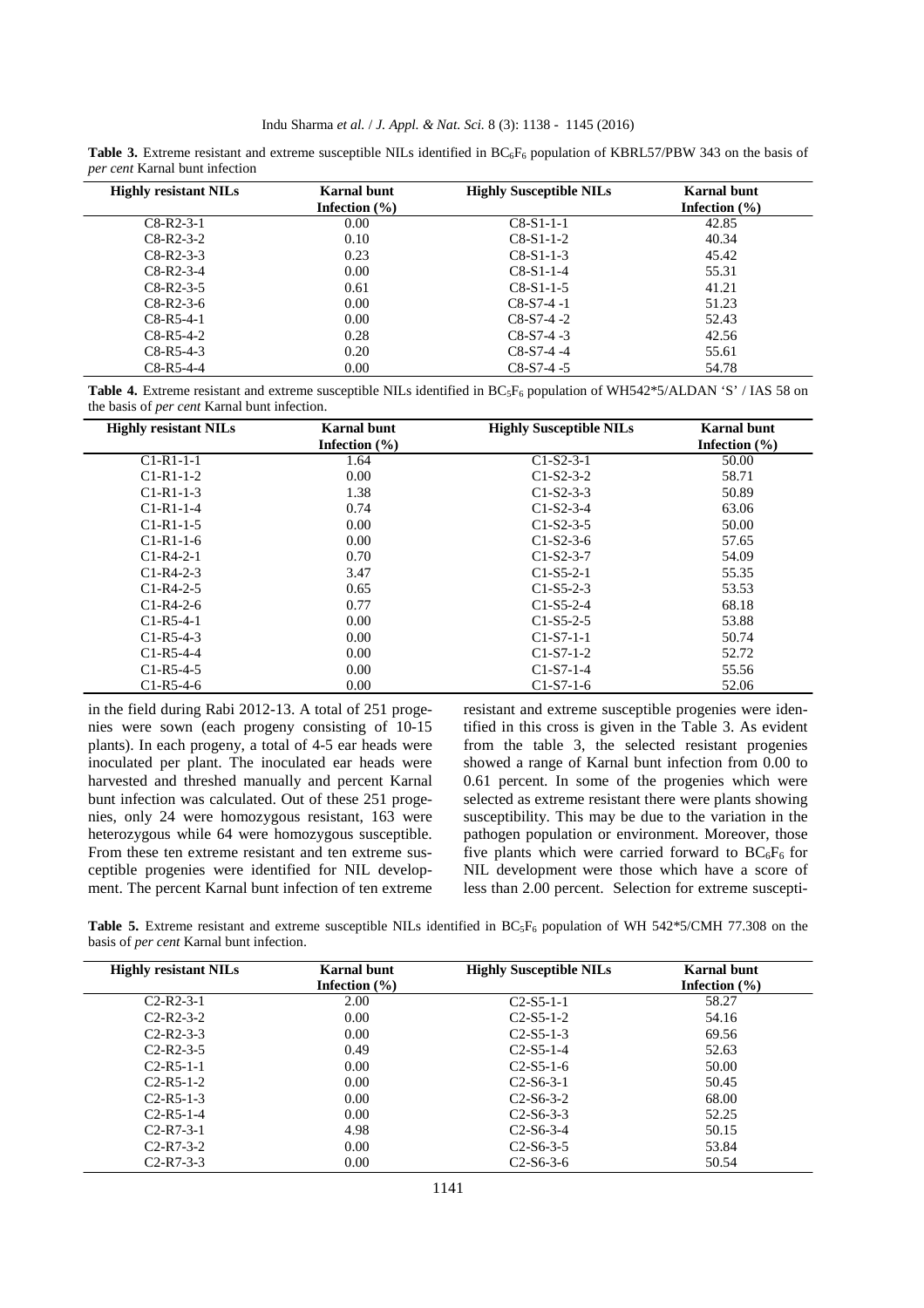| <b>Highly resistant NILs</b> | Karnal bunt<br>Infection $(\% )$ | <b>Highly Susceptible NILs</b> | Karnal bunt<br>Infection $(\% )$ |
|------------------------------|----------------------------------|--------------------------------|----------------------------------|
| $C3-R1-5-1$                  | 0.00                             | $C3-S3-3-1$                    | 65.11                            |
| $C3-R1-5-3$                  | 0.00                             | $C3 - S3 - 3 - 2$              | 61.49                            |
| $C3-R1-5-4$                  | 0.00                             | $C3-S3-3-3$                    | 61.53                            |
| $C3-R1-5-5$                  | 0.00                             | $C3-S3-3-4$                    | 93.75                            |
| $C3-R1-5-6$                  | 3.92                             | $C3-S4-5-3$                    | 59.42                            |
| $C3-R3-5-1$                  | 0.00                             | $C3-S4-5-4$                    | 56.16                            |
| $C3-R3-5-2$                  | 1.47                             | $C3-S4-5-5$                    | 70.39                            |
| $C3-R3-5-3$                  | 0.00                             | $C2-S9-5-1$                    | 73.49                            |
| $C3-R3-5-4$                  | 1.63                             | $C2-S9-5-3$                    | 73.47                            |
| $C3-R3-5-5$                  | 0.64                             | $C2-S9-5-5$                    | 75.00                            |

**Table 6.** Extreme resistant and extreme susceptible NILs indentified in BC<sub>5</sub>F<sub>6</sub> population of WH 542\*5/H 567.71/3\*PAR on the basis of *per cent* Karnal bunt infection.

Table 7. Extreme resistant and extreme susceptible NILs indentified in BC<sub>5</sub>F<sub>6</sub> population of WH 542\*5/HD 29 on the basis of *per cent* Karnal bunt infection.

| <b>Highly resistant NILs</b> | <b>Karnal bunt</b> | <b>Highly Susceptible NILs</b> | Karnal bunt       |
|------------------------------|--------------------|--------------------------------|-------------------|
|                              | Infection $(\% )$  |                                | Infection $(\% )$ |
| $C4-R7-5-1$                  | 1.75               | $C4-S1-5-1$                    | 57.88             |
| $C4-R7-5-2$                  | 1.78               | $C4-S1-5-2$                    | 50.00             |
| $C4-R7-5-3$                  | 1.58               | $C4-S1-5-3$                    | 57.36             |
| $C4-R7-5-4$                  | 1.68               | $C4-S1-5-4$                    | 62.39             |
| $C4-R7-5-5$                  | 1.88               | $C4-S6-4-1$                    | 54.54             |
| $C4 - R10 - 1 - 1$           | 0.76               | $C4-S6-4-2$                    | 54.82             |
| $C4 - R10 - 1 - 2$           | 0.00               | $C4-S6-4-3$                    | 51.80             |
| $C4 - R10 - 1 - 3$           | 4.24               | $C4-S6-4-4$                    | 54.28             |
| $C4 - R10 - 1 - 4$           | 0.00               | $C4-S6-4-5$                    | 50.80             |
| $C4-R10-1-5$                 | 0.00               | $C4-S6-4-6$                    | 57.94             |

ble progenies was also done on the basis of percent Karnal bunt infection. All the selected plants had a Karnal bunt score of >40.00 percent. These five resistant and susceptible plants were sown as progenies in  $BC_6F_6$ . From these progenies individual plants were identified on the basis of percent Karnal bunt infection and were advanced further for NIL development.

**ii) WH 542\*5//ALDAN ' S' / IAS 58:** The  $BC_5F_5$ population derived from WH 542\*5//ALDAN 'S' / IAS 58 cross was sown as progenies. A total of 177 progenies were sown. In each progeny, a total of 4-5 ear heads were inoculated per plant. The inoculated ear heads were harvested and threshed manually and percent Karnal bunt infection was calculated (Table 4). Out of these 177 progenies, only five were homozygous resistant, 157 were heterozygous, while 15 were homozygous susceptible. From these 10 extreme resistant and 10 extreme susceptible progenies were identified for establishment of NILs in WH 542\*5//ALDAN 'S' / IAS 58. As evident from the table 4, the selected resistant progenies showed a range of Karnal bunt infection from zero to 3.47 percent. Selection for extreme susceptible progenies was also done on the basis of *per cent* Karnal bunt infection. All the susceptible plants had a Karnal bunt score of >50.00 percent. The progenies identified as homozygous for resistance and susceptibility were advanced for NIL development.

**iii**)WH 542\*5/CMH 77.308: The  $BC_5F_5$  population derived from WH 542\*5/CMH 77.308 cross was sown

as progenies. A total of 257 progenies were sown. In each progeny, a total of 4-5 ear heads were inoculated per plant. The inoculated ear heads were harvested and threshed manually and percent Karnal bunt infection was calculated (Table 5). Out of these 257 progenies, only five were homozygous resistant, 233 were heterozygous, while 19 were homozygous susceptible. From these ten extreme resistant and ten extreme susceptible progenies were identified for NIL establishments. The selected resistant progenies showed a range of Karnal bunt infection from zero to 4.98 percent. Selection for extreme susceptible progenies was also done on the basis of per cent Karnal bunt infection. All the inoculated plants had a Karnal bunt score of >50.00 *per cent*. From these progenies, individual plants were identified on the basis of *per cent* Karnal bunt infection of individual progeny and average score of the progenies for NIL development.

 $iv)$ WH 542  $*5/H$  567.7I /3 $*PAR$ : The BC<sub>5</sub>F<sub>5</sub> population derived from WH 542\*5/ H 567.7I /3\*PAR cross was also sown as progenies. A total of 196 progenies were sown. In each progeny, a total of 4-5 ear heads were inoculated per plant. The inoculated ear heads were harvested and threshed manually and percent Karnal bunt infection was calculated (Table 6). Out of these 196 progenies, three progenies were homozygous resistant, 183 were heterozygous while 10 were homozygous susceptible. From these ten extreme resistant and ten extreme susceptible progenies were identified for NIL establishments. The selected resistant proge-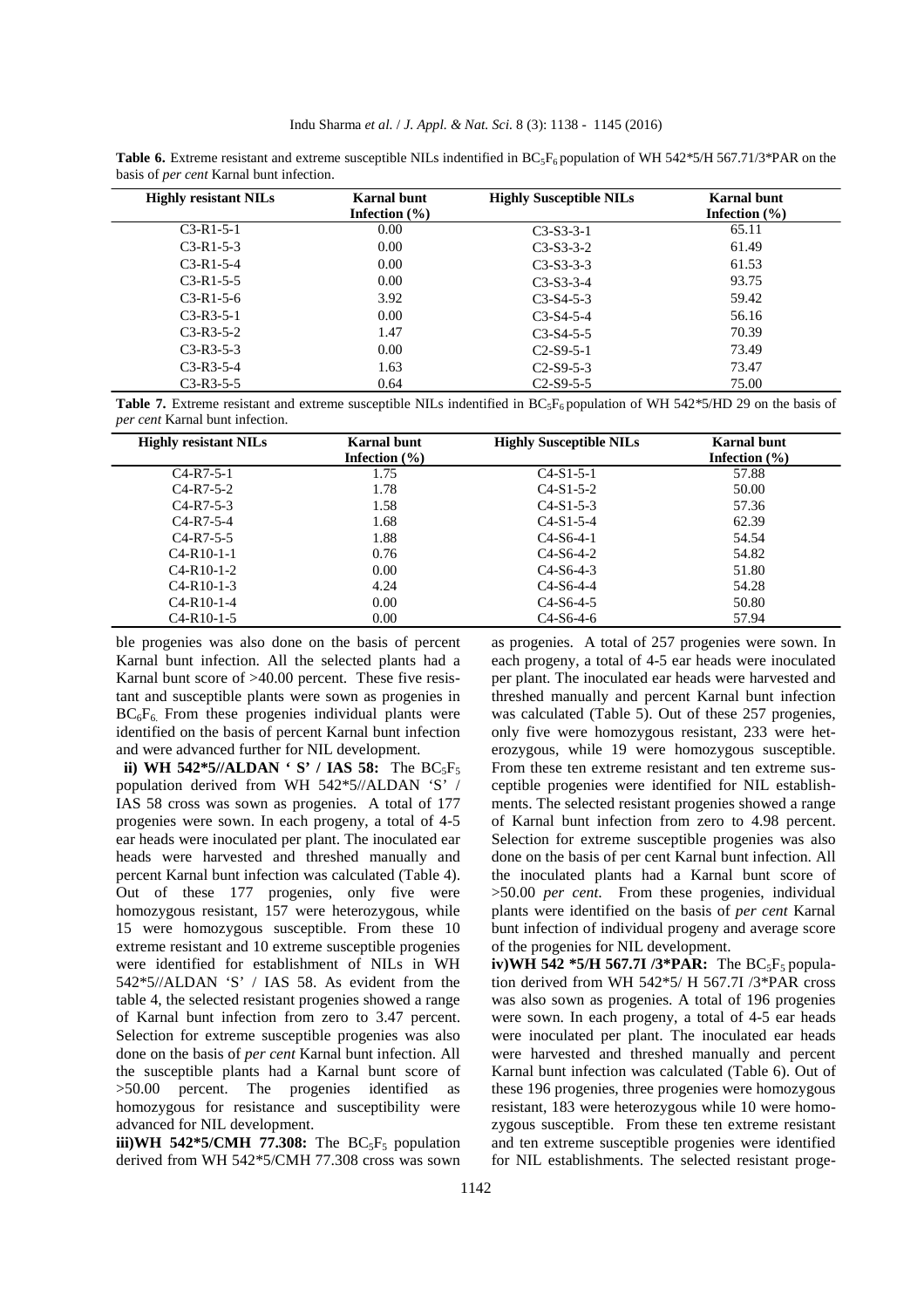| <b>Table 8.</b> Extreme resistant and extreme susceptible NILs indentified in $BC_5F_6$ population of WH 542*5/HP 1531 on the basis of |  |
|----------------------------------------------------------------------------------------------------------------------------------------|--|
| <i>per cent</i> Karnal bunt infection                                                                                                  |  |

| <b>Highly resistant</b> | <b>Karnal bunt</b> | <b>Highly Susceptible NILs</b> | <b>Karnal bunt</b> |
|-------------------------|--------------------|--------------------------------|--------------------|
| <b>NILS</b>             | Infection $(\% )$  |                                | Infection $(\% )$  |
| $C5-R3-5-2$             | 0.00               | $C5-S1-5-1$                    | 51.13              |
| $C5-R3-5-3$             | 0.00               | $C5-S1-5-2$                    | 57.39              |
| $C5-R3-5-4$             | 1.62               | $C5-S1-5-3$                    | 56.03              |
| $C5-R3-5-6$             | 1.49               | $C5-S1-5-4$                    | 54.65              |
| $C5-R7-3-1$             | 0.00               | $C5-S1-5-6$                    | 50.81              |
| $C5-R7-3-2$             | 4.35               | $C5-S8-4-1$                    | 58.14              |
| $C5-R7-3-3$             | 0.00               | $C5-S8-4-3$                    | 53.10              |
| $C5-R7-3-4$             | 1.35               | $C5-S8-4-4$                    | 57.69              |
| $C5-R9-4-1$             | 1.85               | $C5-S8-4-5$                    | 57.69              |
| $C5-R9-4-3$             | 1.01               | $C5-S8-4-6$                    | 59.69              |

**Table 9.** Extreme resistant and extreme susceptible NILs identified in BC<sub>5</sub>F<sub>6</sub> population of WH542\*5/W485 on the basis of *per cent* Karnal bunt infection.

| <b>Highly resistant NILs</b> | <b>Karnal bunt</b> | <b>Highly Susceptible NILs</b> | <b>Karnal bunt</b> |
|------------------------------|--------------------|--------------------------------|--------------------|
|                              | Infection $(\% )$  |                                | Infection $(\% )$  |
| $C_{5-R1-2-2}$               | 1.93               | $C5-S1-5-1$                    | 59.25              |
| $C5-R1-2-3$                  | 0.78               | $C5-S1-5-2$                    | 55.86              |
| $C5-R1-2-5$                  | 0.00               | $C_{5-S1-5-3}$                 | 50.09              |
| $C5-R1-2-6$                  | 0.00               | $C5-S1-5-4$                    | 60.46              |
| $C5-R1-2-7$                  | 0.00               | $C5-S4-5-1$                    | 53.29              |
| $C5-R6-3-1$                  | 3.82               | $C5-S4-5-2$                    | 59.25              |
| $C5-R6-3-3$                  | 0.00               | $C5-S4-5-3$                    | 55.77              |
| $C5-R6-3-4$                  | 0.00               | $C5-S4-5-4$                    | 55.39              |
| $C5-R6-3-5$                  | 0.25               | $C5-S4-5-5$                    | 65.09              |

nies showed a range of Karnal bunt infection from zero to 3.92 percent. Selection for extreme susceptible progenies was also done on the basis of percent Karnal bunt infection. All the selected plants had a Karnal bunt score of >50.00 percent. From these progenies, individual plants were identified on the basis of per cent Karnal bunt infection of individual progeny and average score of the progenies for NIL development.

**v)WH 542\*5/HD29:** The  $BC_5F_5$  population derived from WH 542\*5/HD29 cross was sown as progenies in the field. A total of 133 progenies were sown. In each progeny, a total of 4-5 ear heads were inoculated per plant. The inoculated ear heads were harvested and threshed manually and percent Karnal bunt infection was calculated (Table 7). Out of these 133 progenies, only four were homozygous resistant, 126 were heterozygous, while three were homozygous susceptible. From these ten extreme resistant and ten extreme susceptible progenies were identified for NIL establishments. The selected resistant progenies showed a range of Karnal bunt infection from zero to 4.24 percent. Selection for extreme susceptible progenies was also done on the basis of percent Karnal bunt infection. All the selected plants had a Karnal bunt score of >50.00 percent. On the basis of percent Karnal bunt score of individual plants and average score of the progenies in  $BC_5F_6$ individual plants were identified for NIL development.

**vi)WH 542\*5/HP1531:** The  $BC_5F_5$  population derived from WH 542\*5/HP 1531 cross was sown as progenies in the field. A total of 105 progenies were sown. In each progeny, a total of 4-5 ear heads were inoculated per plant. The inoculated ear heads were harvested and threshed manually and *per cent* Karnal bunt infection was calculated (Table 8). Out of these 105 progenies, two progenies was homozygous resistant, 96 were heterozygous while seven were homozygous susceptible. From these ten extreme resistant and ten extreme susceptible progenies were identified for NIL establishments. The selected resistant progenies showed a range of Karnal bunt infection from zero to 4.35 *per cent*. Selection for extreme susceptible progenies was also done on the basis of per cent Karnal bunt infection. All the selected plants had a Karnal bunt score of >50.00 *per cent*. From these individual plants were identified for NIL development.

**vii)WH 542\*5/W485:** The  $BC_5F_5$  population derived from WH 542\*5/W 485 cross was sown as progenies in the field. A total of 182 progenies were sown. In each progeny, a total of 4-5 ear heads were inoculated per plant. The inoculated ear heads were harvested and threshed manually and per cent Karnal bunt infection was calculated (Table 9). Out of these 182 progenies, only six were homozygous resistant, 163 were heterozygous, while 13 were homozygous susceptible. From these ten extreme resistant and ten extreme susceptible progenies were identified for NIL establishments. The selected resistant progenies showed a range of Karnal bunt infection from zero to 3.82 percent. Selection for extreme susceptible progenies was also done on the basis of per cent Karnal bunt infection. All the selected plants had a Karnal bunt score of >50.00 percent*.* From these progenies individ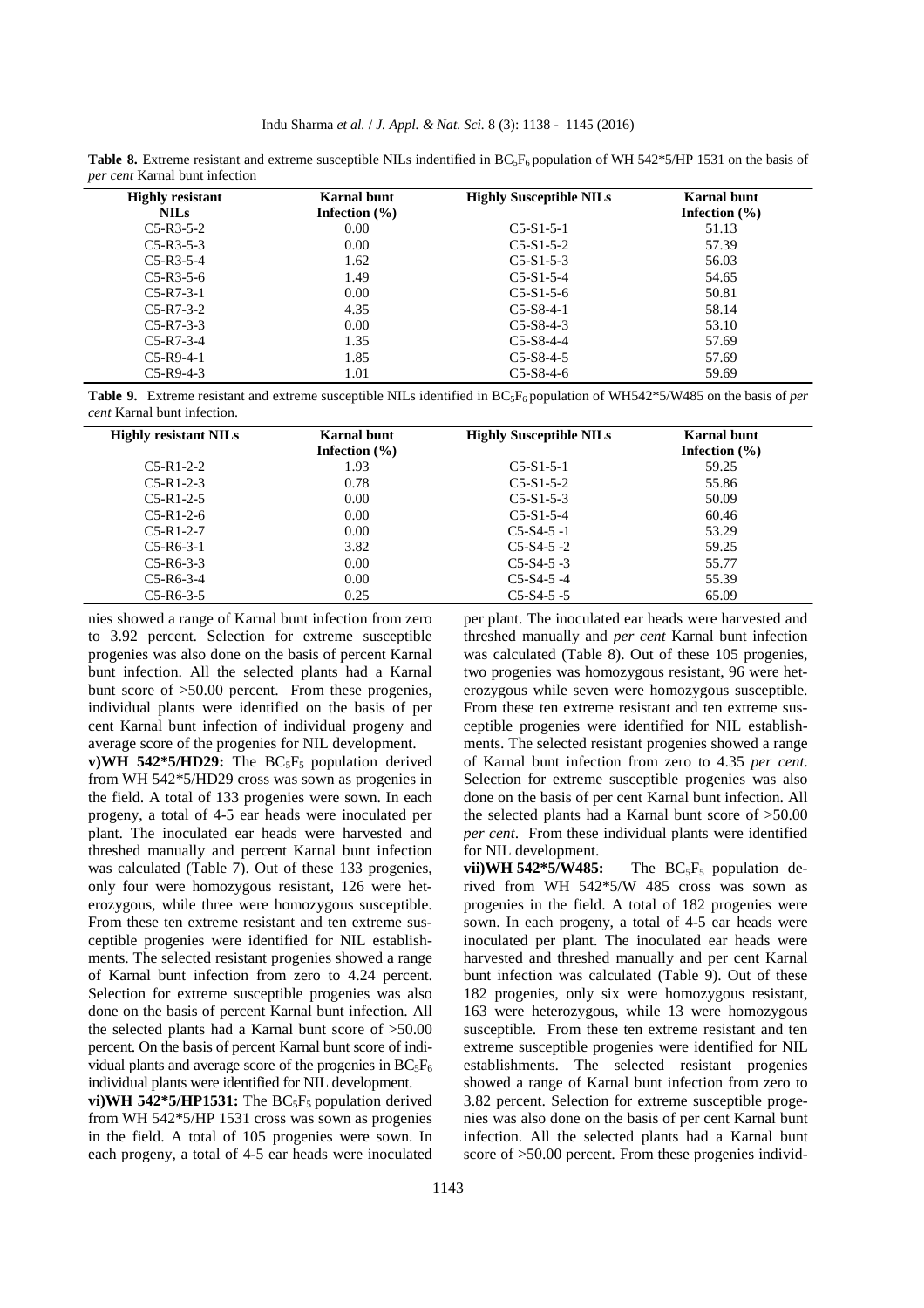ual plants were identified on the basis of per cent Karnal bunt infection of individual progeny and average score of the progenies for NIL development.

The NILs established in the present study can be utilized in breeding resistance to Karnal bunt, which is becoming a threat to India's wheat exports. The donor base has been broadened by including six established as well as diverse donor stocks in the background of high yielding wheat varieties PBW 343 and WH542. Cultivars PBW343 and WH542 have susceptibility to Karnal bunt. Recently some of these NILs were evaluated for yield and agronomic performance (Kumar *et al.*, 2014) and some of the lines were not only resistant to Karnal bunt, but also out yielded the parental lines. Further these NILs can be used for more precise genetic analysis due to minimum background noise as they are derived after six generations of backcrossing. Bala *et al*., (2015) discussed the genetics of Karnal bunt resistance in KBRL 57 as Karnal bunt resistant stock, which provided an insight into the genes involved. Further molecular marker analysis has detected QTL of relatively small effect and mostly with significant QTl-Environment interactions (Nelson *et al.,* 1998, Sukhwinder-Singh *et al.,* 2003, Sukhwinder-Singh *et al.,* 2007). NIL based resistance gene mapping followed by use of NIL derived micro RILs for fine mapping can minimize background noise and improves QTL identification. There has been so far a single report of Karnal bunt near isogenic lines in the background of wheat variety PBW343 to be used for genetic and molecular analysis (Sehgal *et al.,* 2008). In the current scenario of climate change Karnal bunt disease is gaining importance and threatening the prospects of wheat export. Availability and further utilization of these diverse sources of resistance to Karnal bunt comes as a boon for Indian wheat breeding programs.

### **Conclusion**

Accumulation of diverse genes for resistance represents another option for raising the KB resistance levels in bread wheat. Presence of distinct resistance genes in the donor stocks and prevalence of additive gene action as discussed later under genetics of resistance, makes this a viable option. These KB-free lines developed in the background of PBW343 and WH542 probably have resistance factor against a wider spectrum of isolates / environments. Various genetic stocks such as KBRL22 and KBRL57 with high degree of resistance, derived from resistant x resistant cross have been registered with National Bureau of Plant Genetic Resources and are being used in various wheat breeding programs. This development of Karnal bunt resistant near isogenics lines in the background of high yielding wheat varieties such as PBW 343 and WH 542 holds importance as no such study has been reported in recent past in India.

#### **ACKNOWLEDGEMENTS**

The authors acknowledge the institutional and financial support for carrying out these studies at PAU, Ludhiana.

## **REFERENCES**

- Aujla, S.S., Grewal, A.S., Gill, K.S. and Sharma, I. (1982). Artifical creation of Karnal bunt disease of wheat. *Cereal. Res. Commun.,* 10: 171-176.
- Aujla, S.S., Sharma, I., Gill, K.S. and Grewal, A.S. (1985). Variable resistance in wheat germplasm to *Neovossia indica*. Proc *3 rd National Seminar Genet Wheat Improv*. IARI Regional Research Station, Flowerdale, Shimla, Himachal Pradesh, India.
- Bala, R., Kumar, S., Bains, N.S. and Sharma, I. (2015). Development of disease resistant bread wheat (*Triticum aestivum*) line in background of PBW 343 and genetics of Karnal bunt-free trait. *Indian Phytopath.,* 68(1): 42-44.
- Duran, R. and Cromarty, R. (1977). *Tilletia indica*: a heterothallic wheat fungus with multiple alleles controlling incompatibility. *Phytopathology* 67: 812-815.
- Gill, K.S., Randhawa, A.S., Aujla, S.S., Dhaliwal, H.S., Grewal, A.S. and Sharma, I. (1981). Breeding wheat varieties resistant to Karnal bunt*. Crop Improv.,* 8: 73-80.
- Gill, K.S., Aujla, S.S. and Sharma, I. (1993). *Karnal bunt and Wheat Production*. pp 1-153. Punjab Agricultural University, Ludhiana, India.
- Krishna, A. and Singh, R.A. (1982). Effect of physical factors and chemicals on the teliospore germination of Neovossia indica. *Indian Phytopath.,* 35(3): 448-455.
- Kumar, S., Bala, R., Mishra, C.N., Gupta, V., Singh, Y.P., Singh, S., Bains, N.S., Saharan, M.S., Tiwari, V. and Sharma, I. (2014). Yield evaluation of Karnal bunt Near Isogenic Lines (NILs) developed in the background of wheat variety PBW 343. *Crop Improv.,* 41(1): 21-25.
- Mitra, M. (1931). A new bunt on wheat in India. *Ann. App. Biol.,* 18: 178-179.
- Nelson, J.C., Autrique, J.E., Fuentes-Davila, G. and Sorrells, M.E. (1998). Chromosomal location of genes for resistance to Karnal bunt in wheat. *Crop Sci.,* 38: 231-236.
- Fuentes-Davila, G. and Rajaram, S. (1994). Sources of resistance to *Tilletia indica* in wheat. *Genetics,* 50: 205-209.
- Sansford, C.E. Baker, R.H.A. and Brennan, J.P*.* (2008). The new Pest Risk Analysis for *Tilletia indica*, the cause of Karnal bunt of wheat, continues to support the Quarantine status of the pathogen in Europe. *Plant Pathology*  57: 603–611.
- Sehgal, S.K., Kaur, G., Sharma, I. and Bains, N.S. (2008). Development and molecular marker analysis of Karnal bunt resistant near isogenic lines in bread wheat variety PBW343. *Indian J, Genet.,* 68 (1):21-25.
- Sharma, I. and Nanda, G.S. (2002). Factors affecting teliospore viability of *Neovossia indica. J. Res. Punjab Agric. Univ.,* 39: 15-27.
- Sharma, I., Bains, N.S. and Nanda, G.S. (2004). Inheritance of Karnal bunt-free trait in bread wheat. *Plant Breed.,* 123 (1): 96-97.
- Sharma, I., Bains, N.S. and Sharma, R.C. (2007). Karnal bunt resistance – an overview. *Journal of Wheat Research* 1: (1) 68-81.
- Sharma, M., Nanda, G.S., Sharma, I. and Sohu, V.S. (2001). Inheritance of resistance to Karnal bunt (*Neovossia*